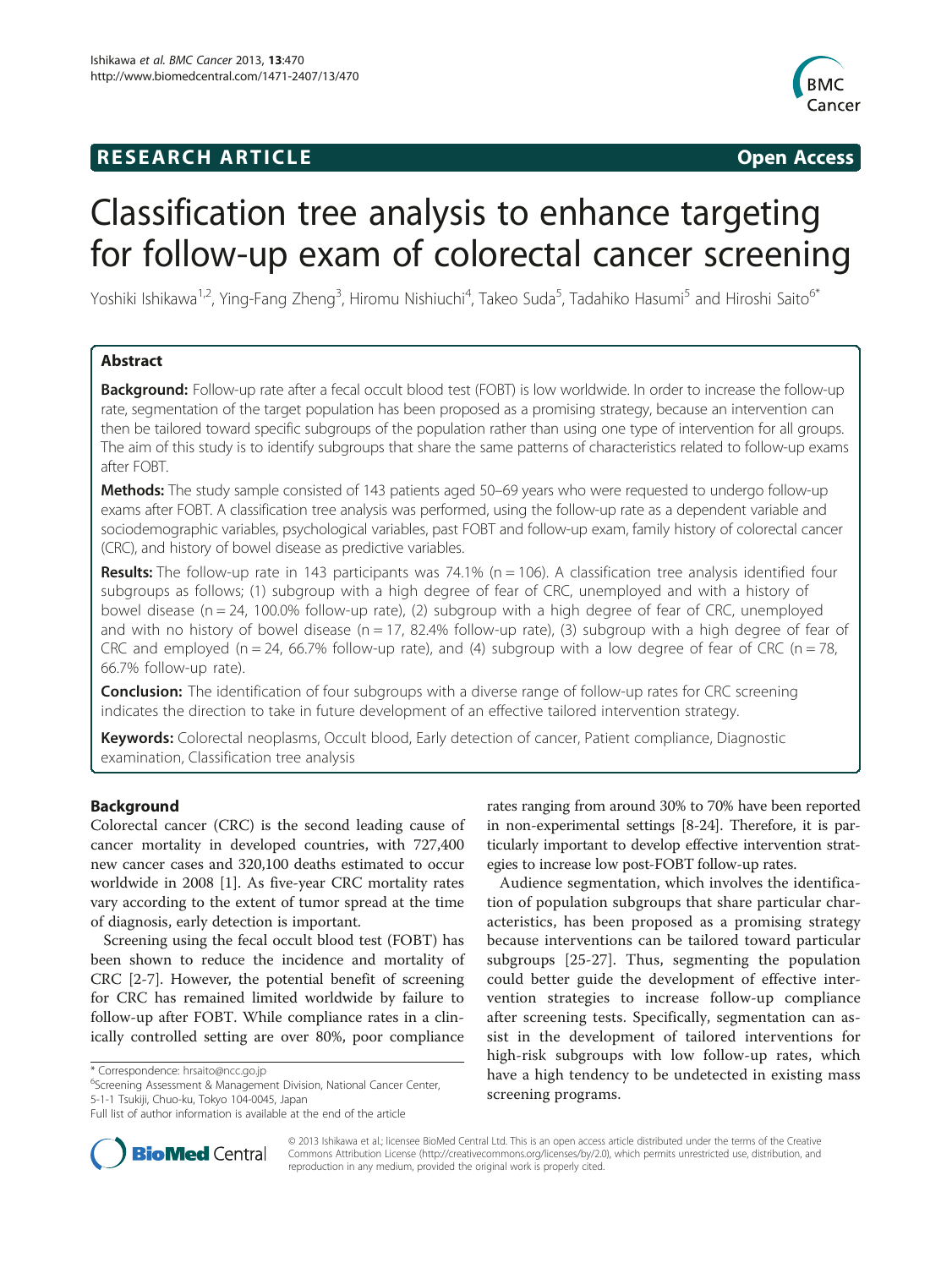Our study had two primary objectives: 1) to identify subgroups of individuals who share the same patterns of characteristics related to the follow-up exam after FOBT and 2) to examine the variance among identified subgroups in order to develop effective tailored interventions.

#### Methods

#### Setting

The study was conducted in the Omiya district of Saitama city in Saitama Prefecture adjunct to Tokyo, Japan. The population was 108,585 as of January 1st, 2010. During the period of the study, it was the local government's policy to recommend an annual 2-day immunochemical FOBT screening for those aged 40 years and over. The FOBT is provided through a local medical association network of 170 clinics authorized by the local government. The local government informs eligible inhabitants about the screening once every year in April through pamphlets that are mailed to each household. Applicants then visit one of the 170 clinics to get the FOBT kit containing printed instructions for specimen collection and applicator sticks. Screening participants were required to conduct the specimen collection at home and to return the completed kits to the clinics. Participants were asked to visit the clinic again two weeks after undertaking the test to receive their diagnostic results. In the case of a positive result, participants were instructed by their physician to undertake additional tests.

#### Procedure

Participants in this study were CRC screening participants recruited at the time they visited the clinic to get the FOBT kits. We handed letters requesting participation in the study to participants aged in their 50s and 60s. After obtaining oral consent to participate in the study, willing participants were asked to complete an anonymous questionnaire at home. The questionnaires were returned by the participants when they returned their FOBT kits to the clinic. The data collection period was from September 2009 to March 2010. The total number of CRC screening participants during the study period was 12,009.

## Participants

Figure 1 shows the participation flow. Of the 3,536 participants who received the mail survey, 2,222 (response rate: 62.8%) replied. Following the baseline survey, 143 participants, who were asked to undergo follow-up examinations, were analyzed for the current study.

#### Survey measures

Survey measures included a follow-up exam after FOBT as a dependent variable and sociodemographic variables,



psychological variables, past FOBT and follow-up exam, family history of CRC, and history of bowel disease as predictive variables.

## Dependent variable

A follow-up exam after FOBT was employed as a dependent variable in this study. The number of follow-up exams was collected as a part of standard record-keeping of participating facilities. Each facility sent written notifications to the local government when a follow-up exam had been performed. This information was used to determine the number of follow-up exams.

#### Predictive variables

Sociodemographic variables included age, sex, marital status, education, employment status, and subjective economic status.

The psychological variables used in this study were derived from the constructs of the Health Belief Model [[28\]](#page-5-0) and the Theory of Planned Behavior [\[29\]](#page-5-0). According to the Health Belief Model, a person's behavior is determined by the following four beliefs: (a) perceived susceptibility, (b) perceived severity, (c) perceived barriers, and (d) perceived benefits. A previous systematic review suggested that the Health Belief Model is the most consistent model to predict CRC screening behavior [[30](#page-5-0)]. Also, according to the Theory of Planned Behavior, a person's behavior is driven by his/her intention to perform the behavior. For example, intention to undergo CRC screening has remained one of the strongest factors in past studies [[31,32\]](#page-5-0). Accordingly, the psychological variables we measured in this study were the perceived susceptibility and severity of CRC, perceived benefits and barriers of follow-up exam after FOBT, and intention to undergo a follow-up exam. The measurements for these psychological variables were derived from a past study (see Zheng et al. [\[33](#page-5-0)] for detailed questionnaire).

Family history of CRC was assessed as a dichotomous (yes/no) variable with the statement "Have any of your first-degree blood relatives had CRC?"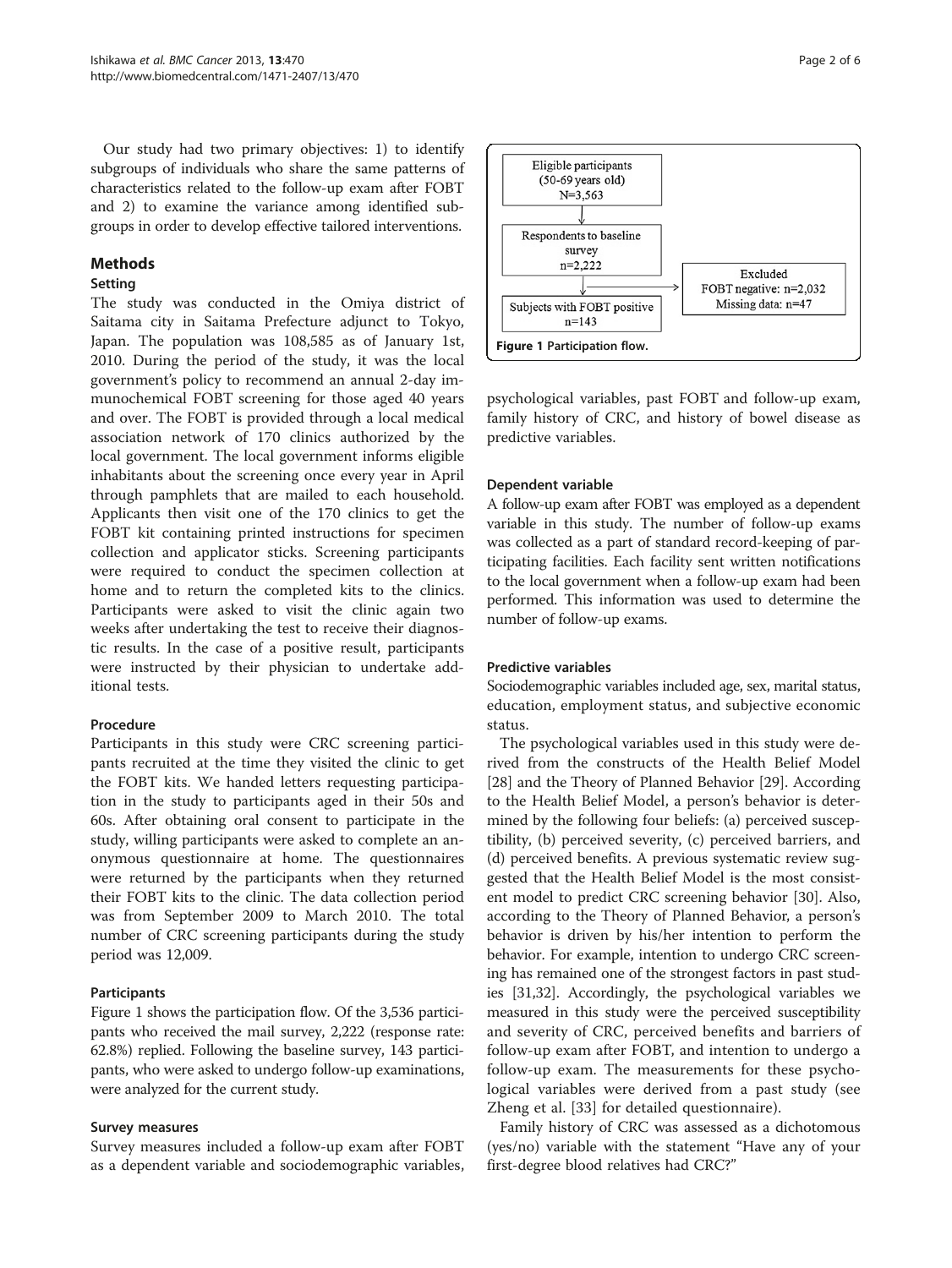Past CRC screening was assessed as a dichotomous (yes/no) variable with the statement "Have you ever undertaken an FOBT?" In addition, participants were asked whether they had ever received positive FOBT results and undergone follow-up exams.

#### Statistical analysis

First, frequencies and percentages of measured variables are reported. Next, a classification tree analysis is performed in order to identify the best combination of the measured variables that predict compliance with followup exam after FOBT. Among multivariate statistical analyses, the classification tree analysis is suggested to be superior to cluster analysis or the logistic regression analysis in identifying distinctive homogeneous subgroups for further development of tailored intervention [\[34\]](#page-5-0). In the current analysis, we adopted chi-square values as a criterion for variable selection, and the groups were divided into two groups until the following criteria were met: (1) 10% or less of all participants after grouping or (2) no significant explanatory variables at p < 0.001. The outcome variable was follow-up exam after FOBT and the explanatory variables were socio-demographic variables, psychological variables, past FOBT and follow-up exam, family history of CRC, and history of bowel disease. Finally, in order to test differences between subgroups identified by classification tree analysis, ANOVA was performed on continuous variables and a Chisquare test on categorical variables. Measured variables were statistically tested and  $p < 0.002$  was adopted as significance level by a Bonferroni correction. All analyses were performed using SAS 9.1.3 (SAS Institute, Cary, NC). Participants with missing data were excluded from the analysis.

## Ethical issues

This study was approved by the Institutional Review Board (IRB) of the National Cancer Center in Japan and adopted the principles of the Declaration of Helsinki.

## Results

## Baseline characteristics of respondents

Table 1 presents the characteristics of the study participants. The follow-up rate after FOBT was 74.1%  $(n = 106)$ .

## Classification tree analysis

Figure [2](#page-3-0) shows the result of the classification tree analysis. For all participants, the most appropriate explanatory variable that predicts compliance with follow-up exam after FOBT was fear of CRC. The was further classified into 2 groups: one with a high degree of fear of CRC ( $n = 65$ , 83.1% follow-up rate) and one with a low

#### Table 1 Frequencies and percentages of measured variables

| Variable                             |                                    | n/Mean | %/SD  |
|--------------------------------------|------------------------------------|--------|-------|
| Total                                |                                    | 143    | 100.0 |
| Follow-up exam                       |                                    | 106    | 74.1  |
| Socio-demographic<br>characteristics |                                    |        |       |
| Age                                  | $50 - 59$                          | 36     | 25.2  |
|                                      | $60 - 69$                          | 107    | 74.8  |
| sex                                  | Male                               | 63     | 44.1  |
| Marital status                       | Married                            | 119    | 83.2  |
| <b>Education</b>                     | Less than high school              | 8      | 5.6   |
|                                      | High school                        | 72     | 50.4  |
|                                      | Junior college/technical<br>school | 24     | 16.8  |
|                                      | College degree or higher           | 39     | 27.3  |
| Employment status                    | Employed                           | 54     | 37.8  |
| Self-rated economic<br>status        | Poor/Somewhat affluent             | 26     | 18.2  |
|                                      | Average                            | 98     | 68.5  |
|                                      | Affluent/Somewhat affluent         | 19     | 13.3  |
| Family history of CRC                | Yes                                | 22     | 15.4  |
| History of bowel disorder            | Yes                                | 71     | 49.7  |
| Past FOBT screening                  | Yes                                | 125    | 87.4  |
| Past follow-up<br>recommendation     | Yes                                | 34     | 23.8  |
| Past follow-up exam                  | Yes                                | 33     | 23.1  |
| Psychographic<br>characteristics     |                                    |        |       |
| Intention                            | Yes                                | 94     | 65.7  |
| Perceived benefits                   | $6 - 30$                           | 25.6   | (3.6) |
| Perceived susceptibility             | $3 - 15$                           | 9.0    | (2.7) |
| Perceived severity                   | $6 - 30$                           | 21.3   | (4.8) |
| Perceived barriers                   | $13 - 65$                          | 38.7   | (8.7) |

degree of fear of CRC  $(n = 78, 66.7\%$  follow-up rate). The next most appropriate explanatory variable detected in the subgroup with a high degree of fear of CRC was employment status. This subgroup was further divided into two subgroups of unemployed  $(n = 41, 92.7\%)$ follow-up rate) and employed individuals  $(n = 24, 66.7\%)$ follow-up rate). On the other hand, for the subgroup with a lower degree of fear of CRC, no appropriate explanatory variable meeting the criteria was detected. Finally, the unemployed subgroup was divided into two subgroups of individuals with a history of bowel disease  $(n = 24, 100.0\%$  follow-up rate) and those without a history of bowel disease ( $n = 17$ , 82.4% follow-up rate). At that point, the level of the criteria for the analysis completion was reached.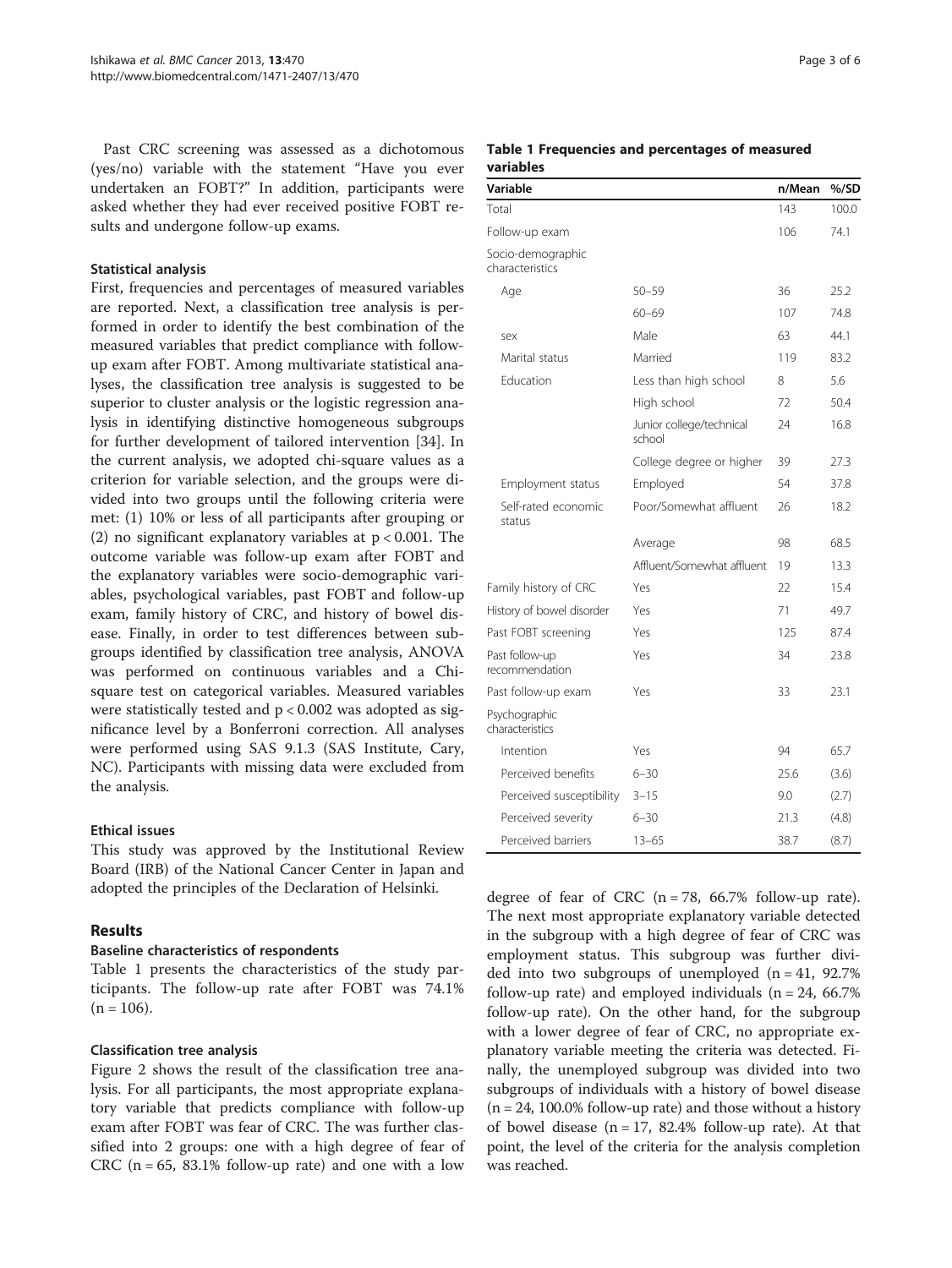<span id="page-3-0"></span>

#### Comparison of characteristics in each subgroup

Table [2](#page-4-0) shows the characteristics of each subgroup identified by the classification tree analysis. There were statistically significant differences between subgroups in the following variables: sociodemographic variables such as education ( $p = 0.001$ ) and employment status ( $p < 0.001$ ); history of bowel disease (p < 0.001); and perceived severity ( $p < 0.001$ ).

#### **Discussion**

In order to achieve the goal of reducing colorectal cancer morbidity and mortality by mass screening, it is imperative that patients receive timely and appropriate follow-up exams for detected abnormalities. However, low follow-up rates after FOBT limits the potential benefit of mass CRC screening. Therefore, specifically from a public health perspective, targeting high-risk subgroups with low follow-up rates (i.e. people who are more likely to have CRC than the general public) is particularly important. This study is, to our knowledge, the first study to identify subgroups that share the same patterns of characteristics in terms of follow-up examinations after FOBT.

The most important finding of the present study is the identification of four subgroups with diverse follow-up rates (ranging from 66.7% to 100.0%) using classifica-

tion tree analysis. This method has been shown to be a powerful medical decision-making tool [\[35](#page-5-0)]. Compared with cluster analysis or logistic regression analysis, the visual image of a hierarchical tree structure provides benefit to clinical practitioners, because the choice of a tailored message only depends on three questions: Fear of CRC, employment status, and past history of bowel disease.

A second implication is that fear of CRC, one of the psychological variables of perceived severity based on the Health Belief Model [\[28\]](#page-5-0), has been demonstrated to have the closest association with follow-up examinations. Through selecting a combination of antecedent behavioral variables, the value of behavioral theories should be considered, as they could guide the development of effective intervention strategies [[36](#page-5-0)]. The current limited research on examining the theory-based variables related to follow-up behavior after FOBT therefore calls for further focused and prospective research.

This study has several limitations. First, the sample size  $(n = 143)$  was small, and therefore the statistical power might be insufficient. Second, a selection bias should be considered in lieu of a relatively low response rate of 62.8%. Third, because the participants were recruited from a single urban community, generalization of the findings should be treated with caution. Fourth, not all confounders have been accounted for. Efforts to reduce chances for produ-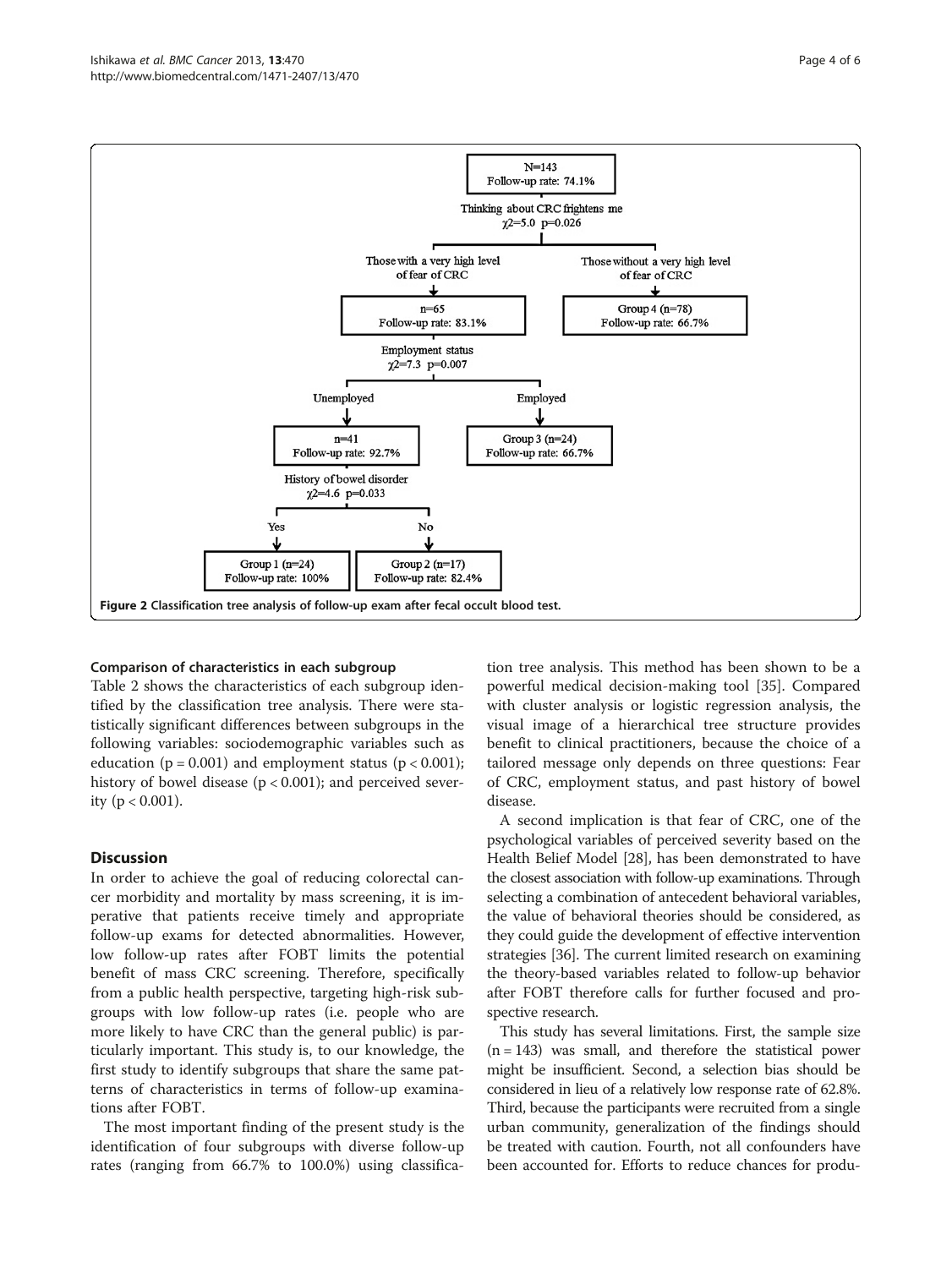|                                   |                                 | Group 1     | Group 2                                                     | Group 3    | Group 4    |         |
|-----------------------------------|---------------------------------|-------------|-------------------------------------------------------------|------------|------------|---------|
| Variable                          | Range or category               |             | % or mean (SD) % or mean (SD) % or mean (SD) % or mean (SD) |            |            | p       |
| Follow-up exam                    | Yes                             | 100         | 82.4                                                        | 66.7       | 66.7       | 0.008   |
| Socio-demographic characteristics |                                 |             |                                                             |            |            |         |
| Age                               | $50 - 59$                       | 20.8        | 23.5                                                        | 33.3       | 24.4       | 0.767   |
|                                   | $60 - 69$                       | 79.2        | 76.5                                                        | 66.7       | 75.6       |         |
| Gender                            | Male                            | 29.2        | 35.3                                                        | 41.7       | 51.3       | 0.222   |
| Marital status                    | Married                         | 83.3        | 82.4                                                        | 79.2       | 84.6       | 0.940   |
| Education                         | Less than high school           | 8.3         | 0.0                                                         | 8.3        | 5.1        | 0.001   |
|                                   | High school                     | 58.3        | 58.8                                                        | 37.5       | 50.0       |         |
|                                   | Junior college/technical school | 25.0        | 29.4                                                        | 37.5       | 5.1        |         |
|                                   | College degree or higher        | 8.3         | 11.8                                                        | 16.7       | 39.7       |         |
| Employment status                 | Employed                        | 0.0         | 0.0                                                         | 100.0      | 38.5       | < 0.001 |
| Self-rated economic status        | Poor/Somewhat affluent          | 16.7        | 29.4                                                        | 8.3        | 19.2       | 0.309   |
|                                   | Average                         | 66.7        | 70.6                                                        | 83.3       | 64.1       |         |
|                                   | Affluent/Somewhat affluent      | 16.7        | 0.0                                                         | 8.3        | 16.7       |         |
| Family history of CRC             | Yes                             | 8.3         | 17.7                                                        | 16.7       | 16.7       | 0.774   |
| History of bowel disease          | Yes                             | 100.0       | 0.0                                                         | 58.3       | 42.3       | < 0.001 |
| Past FOBT screening               | Yes                             | 87.5        | 94.1                                                        | 83.3       | 87.2       | 0.786   |
| Past follow-up recommendation     | Yes                             | 20.8        | 29.4                                                        | 29.2       | 21.8       | 0.809   |
| Past follow-up exam               | Yes                             | 20.8        | 29.4                                                        | 29.2       | 20.5       | 0.743   |
| Psychographic characteristics     |                                 |             |                                                             |            |            |         |
| Intention                         | Yes                             | 70.8        | 70.6                                                        | 75.0       | 60.3       | 0.492   |
| Perceived benefits                | $6 - 30$                        | 25.5(3.3)   | 25.4(4.0)                                                   | 26.3(3.3)  | 25.5(3.8)  | 0.805   |
| Perceived susceptibility          | $3 - 15$                        | 9.3(2.7)    | 9.9(3.0)                                                    | 9.8(3.2)   | 8.5(2.4)   | 0.071   |
| Perceived severity                | $6 - 30$                        | 24.3(2.3)   | 24.8 (3.7)                                                  | 25.2(3.6)  | 18.5(4.1)  | < 0.001 |
| Perceived barriers                | $13 - 65$                       | 39.8 (10.3) | 42.3 (8.2)                                                  | 39.1 (8.2) | 37.4 (8.3) | 0.175   |

#### <span id="page-4-0"></span>Table 2 Comparison among identified subgroups by classification tree analysis

cing biases when segmenting the respondents, however, have been conducted as major confounders identified in the previous studies and were controlled statistically.

Conclusions

We identified four subgroups of individuals who share the same patterns of characteristics related to their degree of compliance with the follow-up exam after FOBT. The unique characteristics of each identified subgroup suggest future development efforts to design an effective tailored intervention strategy.

#### Competing interests

The authors declare that they have no competing interests.

#### Authors' contributions

YI was involved in design, interpretation of the data and drafting the manuscript. HS supervised the entire project and participated in the discussions on manuscript writing and finalization. YFZ assisted with the study design, literature review and questionnaire development. HN

performed analysis of the data. TS and TH contributed to the development of the questionnaire and collecting data. All authors have read and approved the final manuscript.

#### Acknowledgments

This study was supported by a Grant for the Third-Term Comprehensive 10 year Strategy for Cancer Control from the Ministry of Health, Labour and Welfare of Japan (H21-006) and a Cancer Research and Development Subsidy from the National Cancer Center.

#### Author details

<sup>1</sup>Department of Public Health, Jichi Medical University, 3311-1 Yakushiji Shimotuke-city, Tochigi 329-0498, Japan. <sup>2</sup>Cancer Scan, 1-18-1-6B, Dogenzaka Shibuya-ku, Tokyo 150-0043, Japan. <sup>3</sup>Epidemiology Research Division Epidemiology Data Center, Japan Clinical Research Support Unit, Yushima D&A Bldg. 3 F 1-10-5 Yushima, Bunkyo-ku, Tokyo 113-0034, Japan. 4 DataScience Research Institute, 3-10-41-2 F, Minami-Aoyama, Minato-ku, Tokyo 107-0062, Japan. <sup>5</sup>Committee for Colorectal Cancer Screening of Omiya Medical Association, 2-107, Onari-cho, Kitaku, Saitama City, Saitama 331-8689, Japan. <sup>6</sup>Screening Assessment & Management Division, National Cancer Center, 5-1-1 Tsukiji, Chuo-ku, Tokyo 104-0045, Japan.

#### Received: 16 October 2012 Accepted: 20 September 2013 Published: 10 October 2013